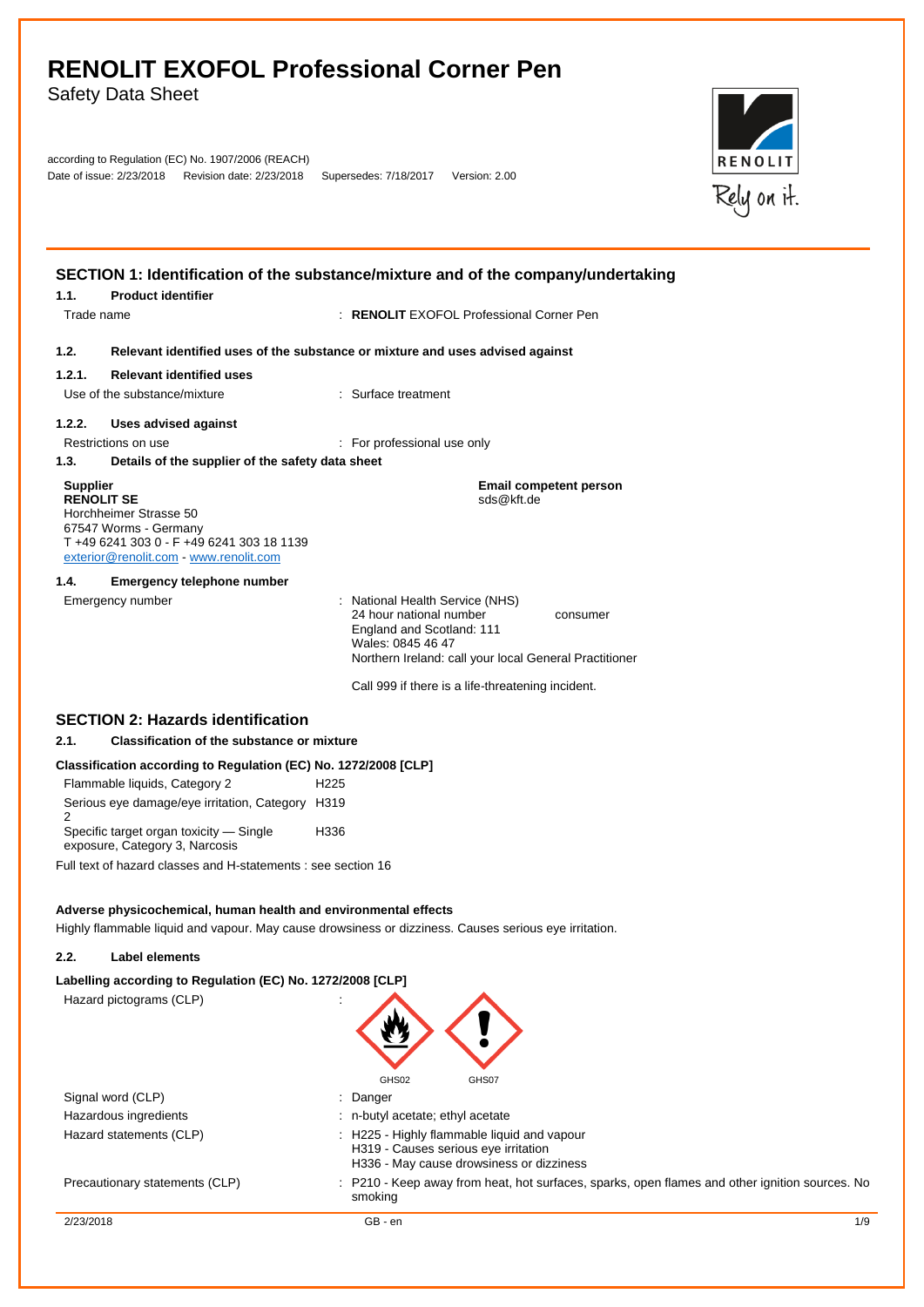## Safety Data Sheet

according to Regulation (EC) No. 1907/2006 (REACH)

|                | P233 - Keep container tightly closed<br>P312 - Call a POISON CENTER, a doctor if you feel unwell<br>P337+P313 - If eye irritation persists: Get medical advice/attention<br>P403+P235 - Store in a well-ventilated place. Keep cool |
|----------------|-------------------------------------------------------------------------------------------------------------------------------------------------------------------------------------------------------------------------------------|
| EUH-statements | : EUH066 - Repeated exposure may cause skin dryness or cracking                                                                                                                                                                     |

## **2.3. Other hazards**

This substance/mixture does not meet the PBT criteria of REACH regulation, annex XIII This substance/mixture does not meet the vPvB criteria of REACH regulation, annex XIII

## **SECTION 3: Composition/information on ingredients**

## **3.1. Substances**

Not applicable

#### **3.2. Mixtures**

| <b>Name</b>     | <b>Product identifier</b>                                                                                   | $\frac{9}{6}$ | <b>Classification according to</b><br><b>Regulation (EC) No.</b><br>1272/2008 [CLP] |
|-----------------|-------------------------------------------------------------------------------------------------------------|---------------|-------------------------------------------------------------------------------------|
| n-butyl acetate | (CAS-No.) 123-86-4<br>(EC-No.) 204-658-1<br>(EC Index-No.) 607-025-00-1                                     | 25 - 50       | Flam. Lig. 3, H226<br>STOT SE 3. H336                                               |
| ethyl acetate   | (CAS-No.) 141-78-6<br>(EC-No.) 205-500-4<br>(EC Index-No.) 607-022-00-5<br>(REACH-no) 01-2119475103-46-xxxx | $25 - 50$     | Flam. Lig. 2, H225<br>Eye Irrit. 2, H319<br>STOT SE 3. H336                         |

Full text of H-statements: see section 16

## **SECTION 4: First aid measures**

| 4.1.        | Description of first aid measures                                          |                                                                                                                                                                                   |
|-------------|----------------------------------------------------------------------------|-----------------------------------------------------------------------------------------------------------------------------------------------------------------------------------|
|             | First-aid measures general                                                 | Call a poison center or a doctor if you feel unwell.                                                                                                                              |
|             | First-aid measures after inhalation                                        | Remove person to fresh air and keep comfortable for breathing.                                                                                                                    |
|             | First-aid measures after skin contact                                      | Rinse skin with water/shower. Remove/Take off immediately all contaminated clothing.                                                                                              |
|             | First-aid measures after eye contact                                       | Rinse cautiously with water for several minutes. Remove contact lenses, if present and easy to<br>do. Continue rinsing. If eye irritation persists: Get medical advice/attention. |
|             | First-aid measures after ingestion                                         | Rinse mouth. Drink plenty of water. Do NOT induce vomiting. Call a poison center or a doctor if<br>you feel unwell.                                                               |
| 4.2.        | Most important symptoms and effects, both acute and delayed                |                                                                                                                                                                                   |
|             | Symptoms/effects                                                           | : May cause drowsiness or dizziness. Headache.                                                                                                                                    |
|             | Symptoms/effects after inhalation                                          | Inhalation may cause irritation (cough, short breathing, difficulty in breathing).                                                                                                |
|             | Symptoms/effects after skin contact                                        | Repeated exposure may cause skin dryness or cracking.                                                                                                                             |
|             | Symptoms/effects after eye contact                                         | Eye irritation.                                                                                                                                                                   |
|             | Symptoms/effects after ingestion                                           | : Vomiting. Gastrointestinal pain.                                                                                                                                                |
| 4.3.        | Indication of any immediate medical attention and special treatment needed |                                                                                                                                                                                   |
|             | Treat symptomatically.                                                     |                                                                                                                                                                                   |
|             | <b>SECTION 5: Firefighting measures</b>                                    |                                                                                                                                                                                   |
| 5.1.        | <b>Extinguishing media</b>                                                 |                                                                                                                                                                                   |
|             | Suitable extinguishing media                                               | : Water spray. Dry powder. Alcohol resistant foam. Carbon dioxide.                                                                                                                |
|             | Unsuitable extinguishing media                                             | : Strong water jet.                                                                                                                                                               |
|             |                                                                            |                                                                                                                                                                                   |
| 5.2.        | Special hazards arising from the substance or mixture                      |                                                                                                                                                                                   |
| Fire hazard |                                                                            | : Highly flammable liquid and vapour.                                                                                                                                             |
| fire        | Hazardous decomposition products in case of                                | : Toxic fumes may be released. Carbon dioxide. Carbon monoxide. Nitrogen oxides.                                                                                                  |
| 5.3.        | <b>Advice for firefighters</b>                                             |                                                                                                                                                                                   |
|             | Firefighting instructions                                                  | : Protect container with water spray.                                                                                                                                             |
|             | Protection during firefighting                                             | Do not attempt to take action without suitable protective equipment. Self-contained breathing<br>apparatus. Complete protective clothing.                                         |
|             | Other information                                                          | Do not allow run-off from fire fighting to enter drains or water courses. Disposal must be done                                                                                   |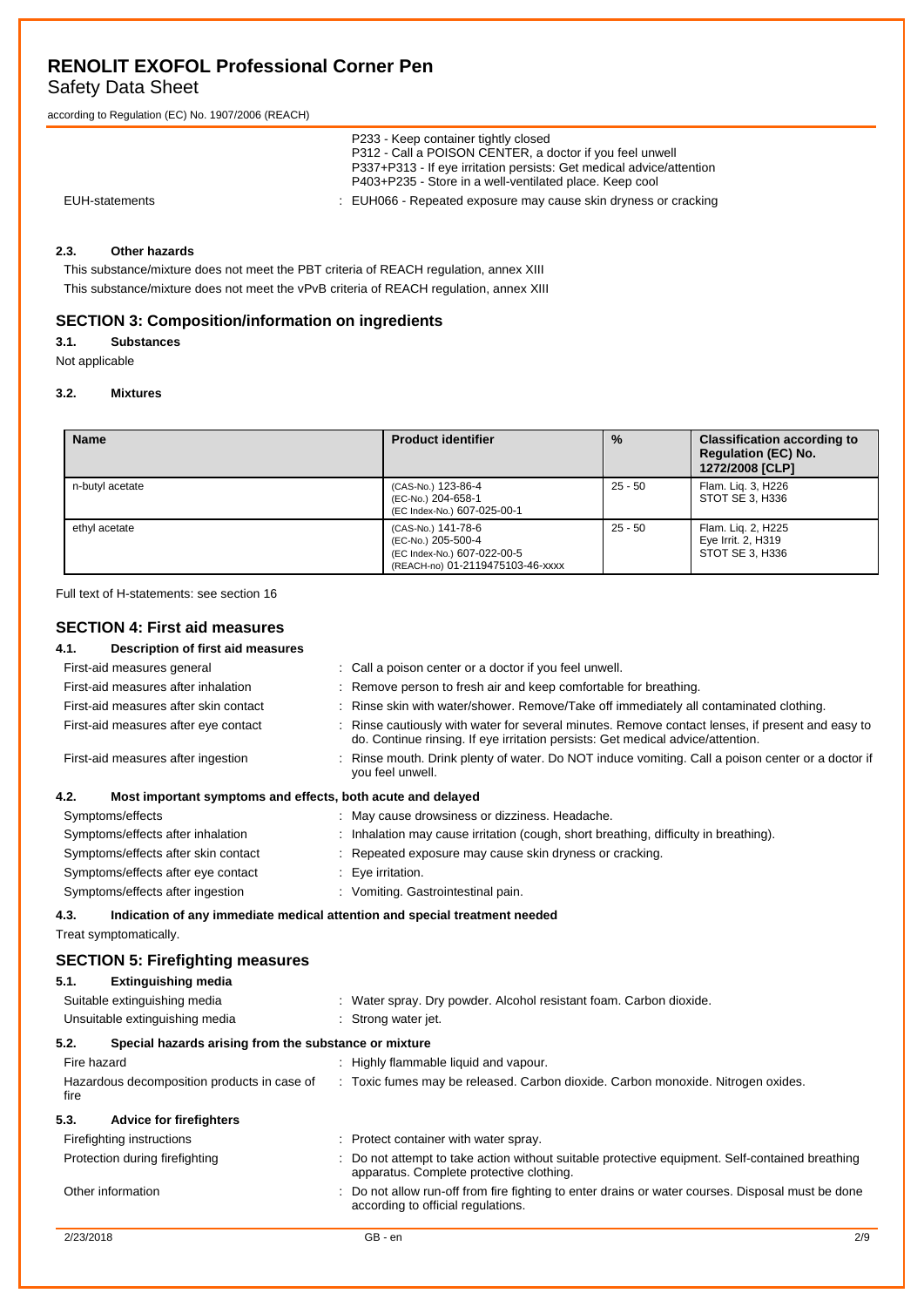Safety Data Sheet

according to Regulation (EC) No. 1907/2006 (REACH)

## **SECTION 6: Accidental release measures 6.1. Personal precautions, protective equipment and emergency procedures 6.1.1. For non-emergency personnel** Emergency procedures **interprocedures** : Ventilate spillage area. No open flames, no sparks, and no smoking. Avoid breathing gas, mist, vapours, spray. Avoid contact with skin and eyes. **6.1.2. For emergency responders** Protective equipment : Do not attempt to take action without suitable protective equipment. For further information refer to section 8: "Exposure controls/personal protection". **6.2. Environmental precautions**

Avoid sub-soil penetration. Prevent entry to sewers and public waters.

#### **6.3. Methods and material for containment and cleaning up**

| Methods for cleaning up | Cover spill with non combustible material, e.g.: sand/earth. Take up mechanically (sweeping,<br>shovelling) and collect in suitable container for disposal. |
|-------------------------|-------------------------------------------------------------------------------------------------------------------------------------------------------------|
| Other information       | Disposal must be done according to official regulations.                                                                                                    |

#### **6.4. Reference to other sections**

Information for safe handling. See section 7. Concerning personal protective equipment to use, see section 8. For further information refer to section 13.

## **SECTION 7: Handling and storage**

| 7.1.<br>Precautions for safe handling |                                                                                                                                                                                                                                                                                                                                                                                                                                                                                                      |
|---------------------------------------|------------------------------------------------------------------------------------------------------------------------------------------------------------------------------------------------------------------------------------------------------------------------------------------------------------------------------------------------------------------------------------------------------------------------------------------------------------------------------------------------------|
| Precautions for safe handling         | : Keep away from heat, hot surfaces, sparks, open flames and other ignition sources. No<br>smoking. Ground/bond container and receiving equipment. Use only non-sparking tools. Take<br>precautionary measures against static discharge. Flammable vapours may accumulate in the<br>container. Use explosion-proof equipment. Wear personal protective equipment. Use only<br>outdoors or in a well-ventilated area. Avoid breathing gas, mist, vapours, spray. Avoid contact<br>with skin and eyes. |
| Hygiene measures                      | : Do not eat, drink or smoke when using this product. Always wash hands after handling the<br>product.                                                                                                                                                                                                                                                                                                                                                                                               |
| 7.2.                                  | Conditions for safe storage, including any incompatibilities                                                                                                                                                                                                                                                                                                                                                                                                                                         |
| Technical measures                    | : Ground/bond container and receiving equipment.                                                                                                                                                                                                                                                                                                                                                                                                                                                     |
| Storage conditions                    | : Store in a well-ventilated place. Keep cool. Keep container tightly closed. Store locked up.                                                                                                                                                                                                                                                                                                                                                                                                       |
| Incompatible materials                | : oxidizing materials. Strong acids. alkalis.                                                                                                                                                                                                                                                                                                                                                                                                                                                        |
| Heat and ignition sources             | : Keep away from heat and direct sunlight. Keep away from sources of ignition - No smoking.                                                                                                                                                                                                                                                                                                                                                                                                          |

: Keep away from food, drink and animal feeding stuffs.

#### storage facility

**7.3. Specific end use(s)**

No additional information available

Information about storage in one common

### **SECTION 8: Exposure controls/personal protection**

#### **8.1. Control parameters**

| n-butyl acetate (123-86-4) |                                 |                                        |
|----------------------------|---------------------------------|----------------------------------------|
| EU                         | Local name                      | n-butyl acetate                        |
| EU                         | <b>Notes</b>                    | <b>SCOEL Recommendations (Ongoing)</b> |
| EU                         | Regulatory reference            | <b>SCOEL Recommendations</b>           |
| United Kingdom             | Local name                      | Butyl acetate                          |
| United Kingdom             | WEL TWA (mg/m <sup>3</sup> )    | $724$ mg/m <sup>3</sup>                |
| United Kingdom             | WEL TWA (ppm)                   | 150 ppm                                |
| United Kingdom             | WEL STEL (mg/m <sup>3</sup> )   | 966 mg/m <sup>3</sup>                  |
| United Kingdom             | WEL STEL (ppm)                  | 200 ppm                                |
| United Kingdom             | Regulatory reference            | EH40. HSE                              |
| ethyl acetate (141-78-6)   |                                 |                                        |
| EU                         | Local name                      | Ethyl acetate                          |
| EU                         | IOELV TWA (mg/m <sup>3</sup> )  | 734 mg/m <sup>3</sup>                  |
| EU                         | IOELV TWA (ppm)                 | 200 ppm                                |
| EU                         | IOELV STEL (mg/m <sup>3</sup> ) | 1468 mg/m <sup>3</sup>                 |
| EU                         | IOELV STEL (ppm)                | 400 ppm                                |
| EU                         | Regulatory reference            | COMMISSION DIRECTIVE (EU) 2017/164     |
| United Kingdom             | Local name                      | Ethyl acetate                          |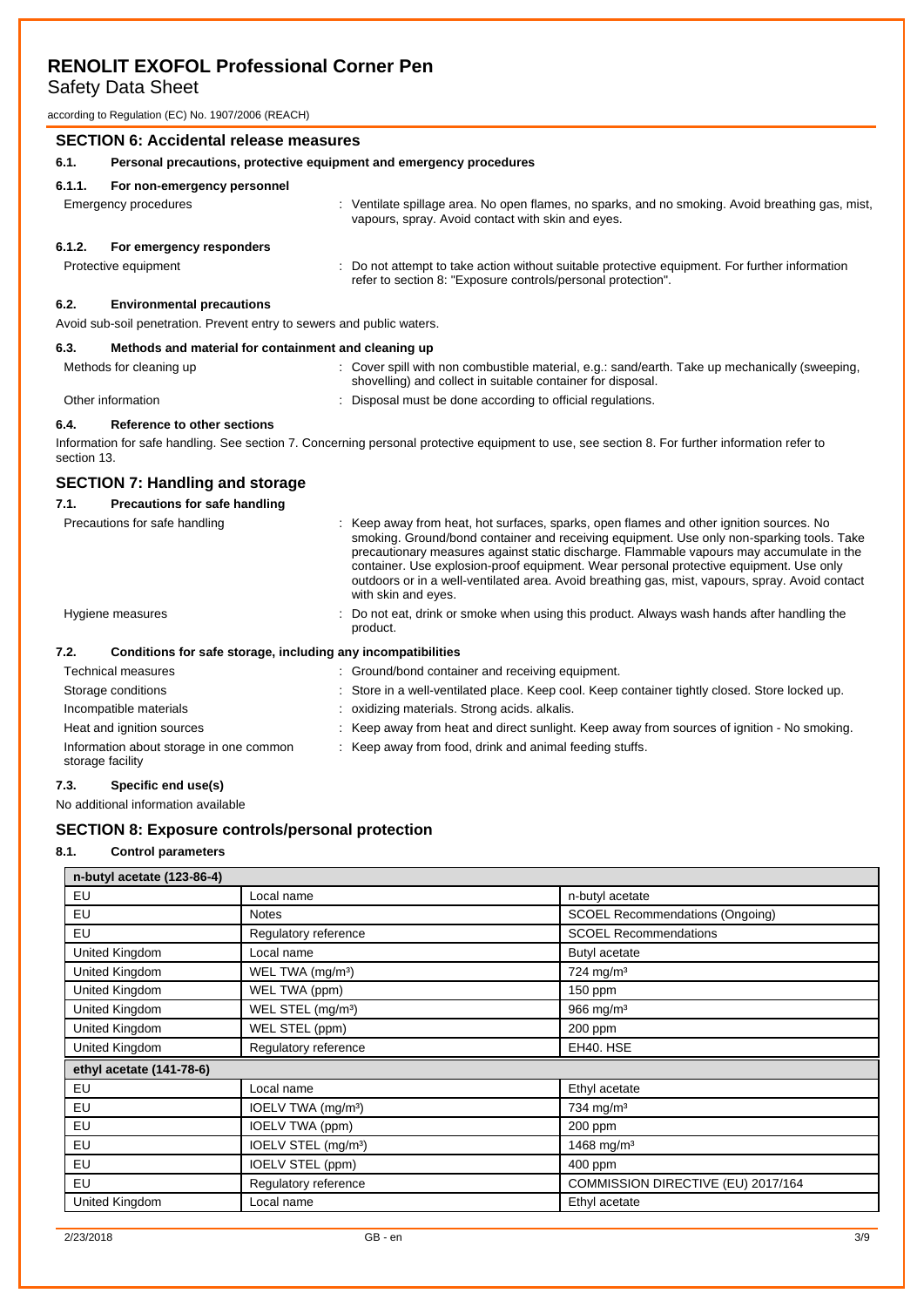## Safety Data Sheet

according to Regulation (EC) No. 1907/2006 (REACH)

| ethyl acetate $(141-78-6)$ |                      |           |
|----------------------------|----------------------|-----------|
| United Kingdom             | WEL TWA (ppm)        | $200$ ppm |
| United Kingdom             | WEL STEL (ppm)       | $400$ ppm |
| United Kingdom             | Regulatory reference | EH40. HSE |

#### **8.2. Exposure controls**

#### **Appropriate engineering controls:**

Provide local exhaust or general room ventilation.

#### **Hand protection:**

In case of repeated or prolonged contact wear gloves. Chemically resistant protective gloves. EN 374. Choosing the proper glove is a decision that depends not only on the type of material, but also on other quality features, which differ for each manufacturer. Please follow the instructions related to the permeability and the penetration time provided by the manufacturer. Gloves must be replaced after each use and whenever signs of wear or perforation appear

#### **Eye protection:**

Safety glasses. EN 166. Use splash goggles when eye contact due to splashing is possible

#### **Skin and body protection:**

Wear suitable protective clothing

#### **Respiratory protection:**

In case of insufficient ventilation, wear suitable respiratory equipment. EN 143

#### **Environmental exposure controls:**

Avoid release to the environment.

#### **Other information:**

Take off immediately all contaminated clothing. Do not eat, drink or smoke when using this product. Avoid contact with skin and eyes. Always wash hands after handling the product. Apply emollient cream.

#### **SECTION 9: Physical and chemical properties**

#### **9.1. Information on basic physical and chemical properties**

| <b>Physical state</b>                      | : Liquid                                                 |
|--------------------------------------------|----------------------------------------------------------|
| Colour                                     | Various.                                                 |
| Odour                                      | Solvent.                                                 |
| Odour threshold                            | No data available                                        |
| рH                                         | No data available                                        |
| Relative evaporation rate (butylacetate=1) | : No data available                                      |
| Melting point                              | Not applicable                                           |
| Freezing point                             | No data available                                        |
| Boiling point                              | : 80 - 140 °C                                            |
| Flash point                                | 5 °C (DIN 53213)                                         |
| Auto-ignition temperature                  | 375 °C                                                   |
| Decomposition temperature                  | No data available                                        |
| Flammability (solid, gas)                  | : Not applicable                                         |
| Vapour pressure                            | No data available                                        |
| Relative vapour density at 20 °C           | : No data available                                      |
| Relative density                           | No data available                                        |
| Density                                    | 1 $q/cm^3$ (20 °C)                                       |
| Solubility                                 | No data available                                        |
| Log Pow                                    | No data available                                        |
| Viscosity, kinematic                       | No data available                                        |
| Viscosity, dynamic                         | No data available                                        |
| <b>Explosive properties</b>                | In use, may form flammable/explosive vapour-air mixture. |
| Oxidising properties                       | No data available                                        |
| Lower explosive limit (LEL)                | $: 0.3$ vol %                                            |
| Upper explosive limit (UEL)                | $: 11$ vol %                                             |
|                                            |                                                          |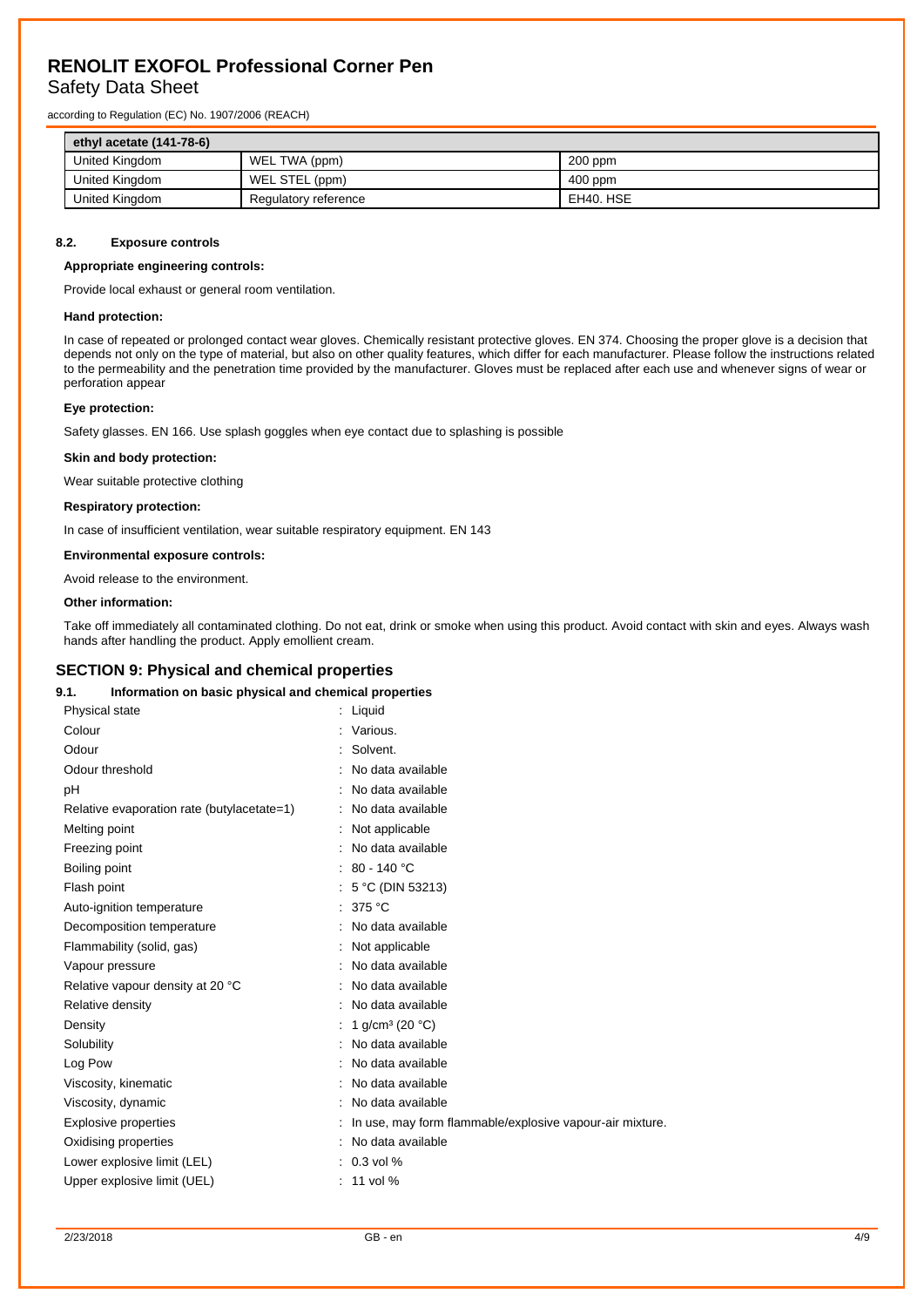## Safety Data Sheet

according to Regulation (EC) No. 1907/2006 (REACH)

### **9.2. Other information**

VOC content  $\sim$  70 %

## **SECTION 10: Stability and reactivity**

#### **10.1. Reactivity**

Highly flammable liquid and vapour.

### **10.2. Chemical stability**

Stable under normal conditions.

## **10.3. Possibility of hazardous reactions**

No dangerous reactions known under normal conditions of use.

#### **10.4. Conditions to avoid**

Avoid contact with hot surfaces. Heat. No flames, no sparks. Eliminate all sources of ignition.

#### **10.5. Incompatible materials**

Oxidizing agent. Strong acids. alkalis.

## **10.6. Hazardous decomposition products**

Under normal conditions of storage and use, hazardous decomposition products should not be produced.

### **SECTION 11: Toxicological information**

#### **11.1. Information on toxicological effects**

| Acute toxicity (oral)<br>Acute toxicity (dermal)<br>Acute toxicity (inhalation)                                                                                        | : Not classified (Based on available data, the classification criteria are not met)<br>: Not classified (Based on available data, the classification criteria are not met)<br>: Not classified (Based on available data, the classification criteria are not met)                                                                                                                                                                                                                 |
|------------------------------------------------------------------------------------------------------------------------------------------------------------------------|-----------------------------------------------------------------------------------------------------------------------------------------------------------------------------------------------------------------------------------------------------------------------------------------------------------------------------------------------------------------------------------------------------------------------------------------------------------------------------------|
| Skin corrosion/irritation<br>Additional information<br>Serious eye damage/irritation<br>Respiratory or skin sensitisation<br>Germ cell mutagenicity<br>Carcinogenicity | : Not classified (Based on available data, the classification criteria are not met)<br>: Prolonged or repeated contact may cause dermatitis by loss of natural skin fats<br>: Causes serious eye irritation.<br>: Not classified (Based on available data, the classification criteria are not met)<br>: Not classified (Based on available data, the classification criteria are not met)<br>: Not classified (Based on available data, the classification criteria are not met) |
| Reproductive toxicity                                                                                                                                                  | : Not classified (Based on available data, the classification criteria are not met)                                                                                                                                                                                                                                                                                                                                                                                               |
| STOT-single exposure                                                                                                                                                   | : May cause drowsiness or dizziness.                                                                                                                                                                                                                                                                                                                                                                                                                                              |
| STOT-repeated exposure                                                                                                                                                 | : Not classified (Based on available data, the classification criteria are not met)                                                                                                                                                                                                                                                                                                                                                                                               |
| Aspiration hazard                                                                                                                                                      | : Not classified (Based on available data, the classification criteria are not met)                                                                                                                                                                                                                                                                                                                                                                                               |

### **SECTION 12: Ecological information**

| 12.1.<br>Toxicitv        |                                                                                     |
|--------------------------|-------------------------------------------------------------------------------------|
| Acute aguatic toxicity   | : Not classified (Based on available data, the classification criteria are not met) |
| Chronic aquatic toxicity | : Not classified (Based on available data, the classification criteria are not met) |

| n-butyl acetate (123-86-4) |                                                                   |  |  |
|----------------------------|-------------------------------------------------------------------|--|--|
| LC50 fish 1                | 18 mg/l (96h; Pimephales promelas; eq. (OECD 203 method))         |  |  |
| EC50 Daphnia 1             | 44 mg/l (48h; Daphnia sp.; eq. (OECD 202 method))                 |  |  |
| EC50 72h algae (1)         | 397 mg/l (72h; Pseudokirchneriella subcapitata (OECD 201 method)) |  |  |
| ErC50 (algae)              | 397 mg/l (72h; Pseudokirchneriella subcapitata (OECD 201 method)) |  |  |
| NOEC chronic crustacea     | 23.2 mg/l (21d; Daphnia magna; (OECD 211 method))                 |  |  |
| ethyl acetate (141-78-6)   |                                                                   |  |  |
| LC50 fish 1                | 220 mg/l (96 h; Pimephales promelas; US EPA method E03-05         |  |  |
| NOEC chronic crustacea     | 2.4 mg/l (21 d; Daphnia magna; (OECD 211 method))                 |  |  |
| NOEC chronic algae         | > 100 mg/l (72 h; Desmodesmus subspicatus; (OECD 201 method))     |  |  |

#### **12.2. Persistence and degradability**

| <b>RENOLIT EXOFOL Professional Corner Pen</b>           |                                  |  |
|---------------------------------------------------------|----------------------------------|--|
| Persistence and degradability                           | The product has not been tested. |  |
| $n$ -butyl acetate (123-86-4)                           |                                  |  |
| Persistence and degradability<br>Readily biodegradable. |                                  |  |
|                                                         |                                  |  |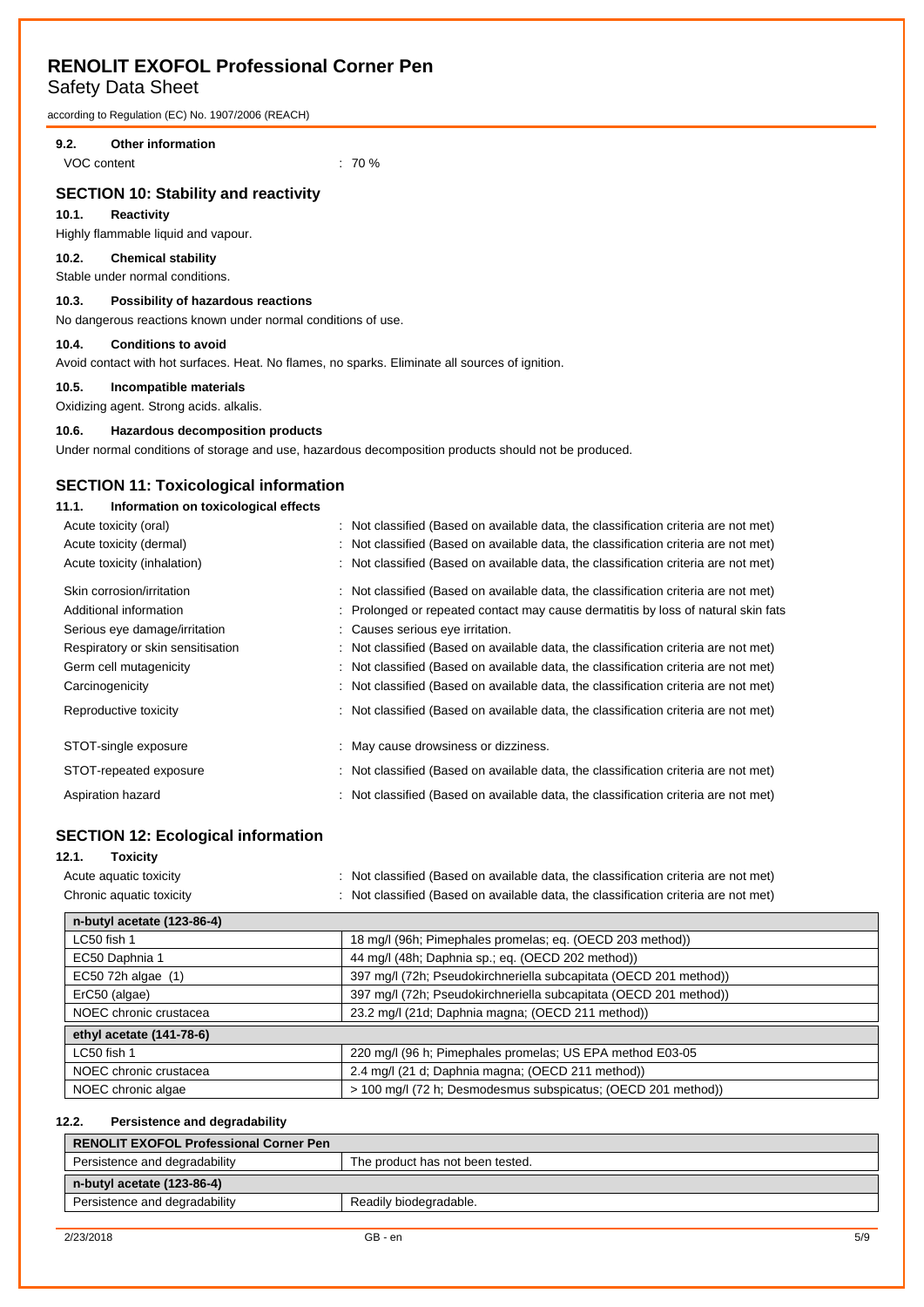## Safety Data Sheet

according to Regulation (EC) No. 1907/2006 (REACH)

| n-butyl acetate (123-86-4)                       |                                      |  |
|--------------------------------------------------|--------------------------------------|--|
| 83 % (28d; (OECD 301D method))<br>Biodegradation |                                      |  |
| ethyl acetate (141-78-6)                         |                                      |  |
| Persistence and degradability                    | Readily biodegradable.               |  |
| <b>Bioaccumulative potential</b><br>12.3.        |                                      |  |
| <b>RENOLIT EXOFOL Professional Corner Pen</b>    |                                      |  |
| Bioaccumulative potential                        | The product has not been tested.     |  |
| n-butyl acetate (123-86-4)                       |                                      |  |
| Log Pow                                          | 2.3 (25 °C; (OECD 117 method))       |  |
| Log Kow                                          | 1.8                                  |  |
| Bioaccumulative potential                        | No additional information available. |  |
| ethyl acetate (141-78-6)                         |                                      |  |
| Log Pow                                          | 0.73                                 |  |
| Mobility in soil<br>12 $\boldsymbol{\Lambda}$    |                                      |  |

#### **12.4. Mobility in soil**

| The product has not been tested.                       |  |  |
|--------------------------------------------------------|--|--|
|                                                        |  |  |
| No additional information available.<br>Ecology - soil |  |  |
|                                                        |  |  |

## **12.5. Results of PBT and vPvB assessment**

| <b>RENOLIT EXOFOL Professional Corner Pen</b>                                          |                                                                                                                                                                                 |  |  |
|----------------------------------------------------------------------------------------|---------------------------------------------------------------------------------------------------------------------------------------------------------------------------------|--|--|
| This substance/mixture does not meet the PBT criteria of REACH regulation, annex XIII  |                                                                                                                                                                                 |  |  |
| This substance/mixture does not meet the vPvB criteria of REACH regulation, annex XIII |                                                                                                                                                                                 |  |  |
| <b>Component</b>                                                                       |                                                                                                                                                                                 |  |  |
| n-butyl acetate (123-86-4)                                                             | This substance/mixture does not meet the PBT criteria of REACH regulation, annex XIII<br>This substance/mixture does not meet the vPvB criteria of REACH regulation, annex XIII |  |  |
| ethyl acetate (141-78-6)                                                               | This substance/mixture does not meet the PBT criteria of REACH regulation, annex XIII<br>This substance/mixture does not meet the vPvB criteria of REACH regulation, annex XIII |  |  |

#### **12.6. Other adverse effects**

No additional information available

## **SECTION 13: Disposal considerations**

## **13.1. Waste treatment methods**

| Waste treatment methods           | : Disposal must be done according to official regulations. European waste catalogue. Do not<br>dispose of with domestic waste. Do not discharge into drains or the environment.                                                                                                                                                                                                                    |  |
|-----------------------------------|----------------------------------------------------------------------------------------------------------------------------------------------------------------------------------------------------------------------------------------------------------------------------------------------------------------------------------------------------------------------------------------------------|--|
| Additional information            | : Flammable vapours may accumulate in the container.                                                                                                                                                                                                                                                                                                                                               |  |
| European List of Waste (LoW) code | : 08 01 11* - waste paint and varnish containing organic solvents or other dangerous substances<br>08 01 12 - waste paint and varnish other than those mentioned in 08 01 11<br>08 01 13 <sup>*</sup> - sludges from paint or varnish containing organic solvents or other dangerous<br>substances<br>08.01 15* - aqueous sludges containing paint or varnish containing organic solvents or other |  |

08 01 15\* - aqueous sludges containing paint or varnish containing organic solvents or other dangerous substances

#### 20 01 27\* - paint, inks, adhesives and resins containing dangerous substances

## **SECTION 14: Transport information**

In accordance with ADR / RID / IMDG / IATA / ADN

| <b>ADR</b>                            | <b>IMDG</b>                | <b>IATA</b>          | <b>ADN</b>           | <b>RID</b>           |
|---------------------------------------|----------------------------|----------------------|----------------------|----------------------|
| 14.1.<br><b>UN number</b>             |                            |                      |                      |                      |
| 1263                                  | 1263                       | 1263                 | 1263                 | 1263                 |
| 14.2.<br>UN proper shipping name      |                            |                      |                      |                      |
| <b>PAINT</b>                          | <b>PAINT</b>               | Paint                | <b>PAINT</b>         | <b>PAINT</b>         |
| <b>Transport document description</b> |                            |                      |                      |                      |
| UN 1263 PAINT, 3, II,<br>(D/E)        | UN 1263 PAINT, 3, II       | UN 1263 Paint, 3, II | UN 1263 PAINT, 3, II | UN 1263 PAINT, 3, II |
| 14.3.                                 | Transport hazard class(es) |                      |                      |                      |
| 3                                     | 3                          | 3                    | 3                    | 3                    |
| U                                     |                            | ፵                    | 亙                    | ₩<br>3               |
| 2/23/2018                             |                            | GB - en              |                      | 6/9                  |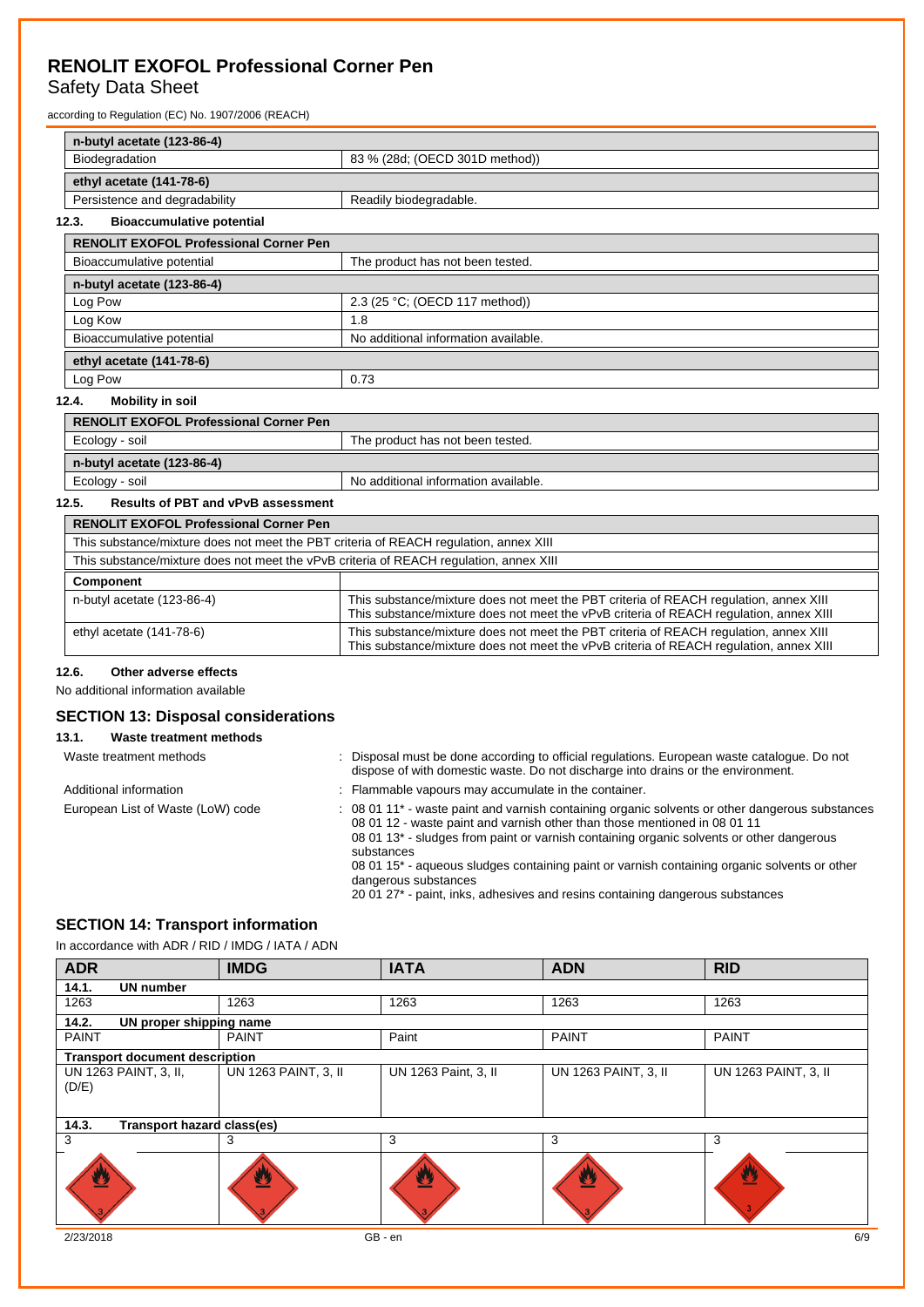## Safety Data Sheet

according to Regulation (EC) No. 1907/2006 (REACH)

| <b>ADR</b>                                                                                                                                                                                                                       | <b>IMDG</b> | <b>IATA</b> | <b>ADN</b> | <b>RID</b> |
|----------------------------------------------------------------------------------------------------------------------------------------------------------------------------------------------------------------------------------|-------------|-------------|------------|------------|
| 14.4.<br>Packing group                                                                                                                                                                                                           |             |             |            |            |
|                                                                                                                                                                                                                                  |             |             |            |            |
| <b>Environmental hazards</b><br>14.5.                                                                                                                                                                                            |             |             |            |            |
| Dangerous for the<br>Dangerous for the<br>Dangerous for the<br>Dangerous for the<br>Dangerous for the<br>environment : No<br>environment: No<br>environment : No<br>environment : No<br>environment : No<br>Marine pollutant: No |             |             |            |            |
| No supplementary information available                                                                                                                                                                                           |             |             |            |            |

#### **14.6. Special precautions for user**

| - Overland transport                                              |                     |
|-------------------------------------------------------------------|---------------------|
| Classification code (ADR)                                         | : F1                |
| Special provisions (ADR)<br>÷                                     | 163, 640C, 650, 367 |
| Limited quantities (ADR)<br>÷                                     | 51                  |
| Excepted quantities (ADR)<br>÷                                    | E <sub>2</sub>      |
| $\overline{\phantom{a}}$<br>Transport category (ADR)              | $\overline{2}$      |
| Hazard identification number (Kemler No.)<br>$\ddot{\phantom{a}}$ | 33                  |
| Orange plates<br>$\ddot{\cdot}$                                   | $\frac{33}{1263}$   |
| Tunnel restriction code (ADR)<br>÷.                               | D/E                 |
| - Transport by sea                                                |                     |
| Special provisions (IMDG)<br>÷                                    | 163                 |
| Limited quantities (IMDG)<br>÷                                    | 5L                  |
| Excepted quantities (IMDG)<br>÷                                   | E <sub>2</sub>      |
| EmS-No. (Fire)                                                    | $:$ F-E             |
| EmS-No. (Spillage)                                                | : S-E               |
| - Air transport                                                   |                     |
| PCA Excepted quantities (IATA)                                    | E <sub>2</sub>      |
| PCA Limited quantities (IATA)<br>÷                                | Y341                |
| PCA limited quantity max net quantity (IATA)<br>$\ddot{\cdot}$    | 1L                  |
| PCA packing instructions (IATA)<br>$\ddot{\cdot}$                 | 353                 |
| PCA max net quantity (IATA)<br>÷                                  | 5L                  |
| CAO max net quantity (IATA)<br>÷                                  | 60L                 |
| Special provisions (IATA)<br>÷                                    | A3, A72, A192       |
| - Inland waterway transport                                       |                     |
| Classification code (ADN)                                         | : F1                |
| Special provisions (ADN)                                          | 163, 367, 640C, 650 |
| Limited quantities (ADN)<br>÷                                     | 5L                  |
| ÷<br>Excepted quantities (ADN)                                    | E <sub>2</sub>      |
| - Rail transport                                                  |                     |
| Classification code (RID)                                         | $:$ F1              |
| Special provisions (RID)<br>÷                                     | 163, 367, 640C, 650 |
| Limited quantities (RID)<br>÷                                     | 5L                  |
| Excepted quantities (RID)                                         | E <sub>2</sub>      |
| Transport category (RID)                                          | $\overline{2}$      |
| Hazard identification number (RID)                                | 33                  |

### **14.7. Transport in bulk according to Annex II of Marpol and the IBC Code** Not applicable

## **SECTION 15: Regulatory information**

## **15.1. Safety, health and environmental regulations/legislation specific for the substance or mixture**

### **15.1.1. EU-Regulations**

The following restrictions are applicable according to Annex XVII of the REACH Regulation (EC) No 1907/2006: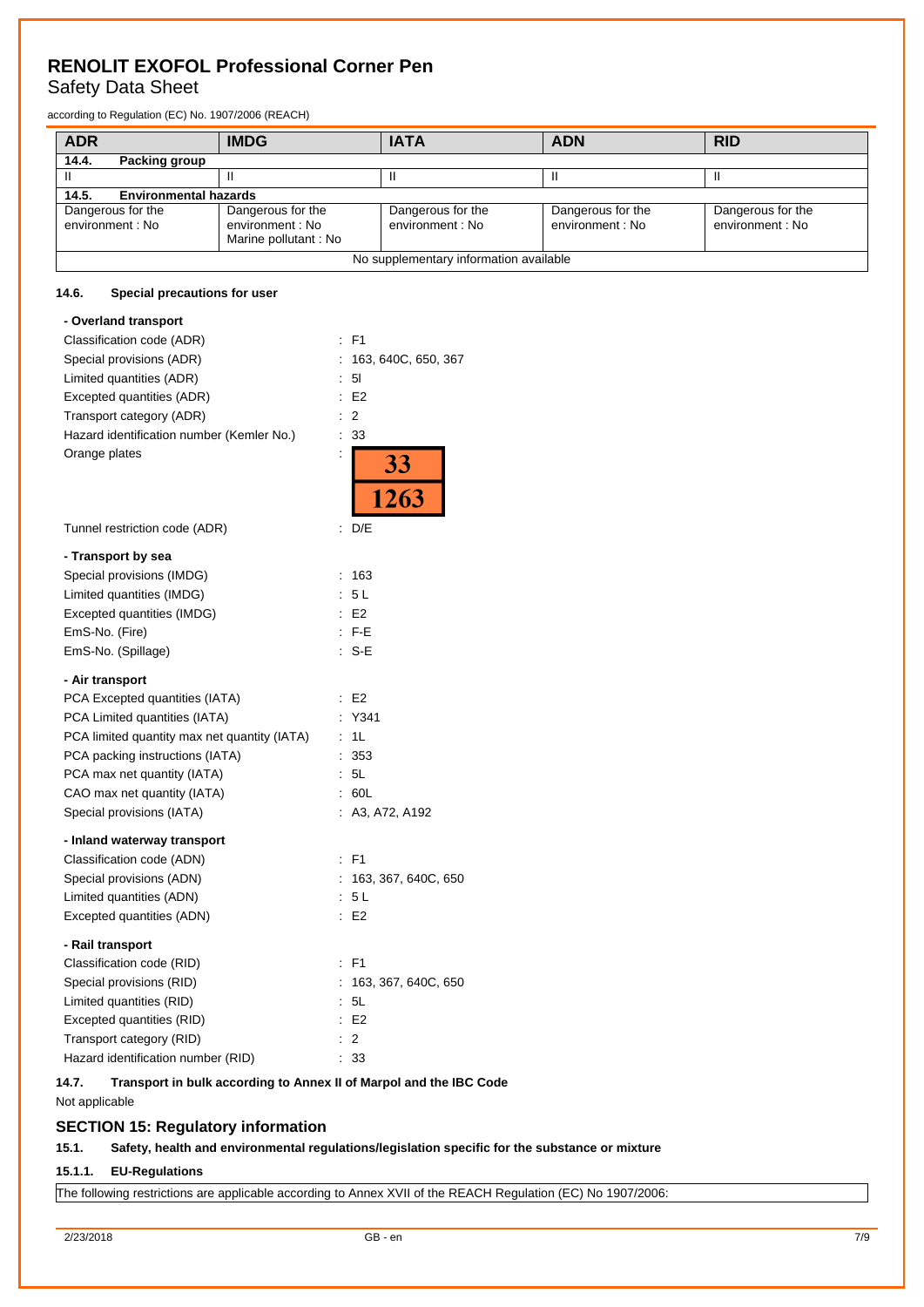## Safety Data Sheet

according to Regulation (EC) No. 1907/2006 (REACH)

| 3. Liquid substances or mixtures which are regarded as dangerous in accordance with<br>Directive 1999/45/EC or are fulfilling the criteria for any of the following hazard classes or<br>categories set out in Annex I to Regulation (EC) No 1272/2008                                                                                                                                                             | ethyl acetate                                                                       |
|--------------------------------------------------------------------------------------------------------------------------------------------------------------------------------------------------------------------------------------------------------------------------------------------------------------------------------------------------------------------------------------------------------------------|-------------------------------------------------------------------------------------|
| 3(a) Substances or mixtures fulfilling the criteria for any of the following hazard classes or<br>categories set out in Annex I to Regulation (EC) No 1272/2008: Hazard classes 2.1 to 2.4,<br>2.6 and 2.7, 2.8 types A and B, 2.9, 2.10, 2.12, 2.13 categories 1 and 2, 2.14 categories 1<br>and 2, 2.15 types A to $F$                                                                                           | <b>RENOLIT</b> EXOFOL Professional Corner Pen - n-<br>butyl acetate - ethyl acetate |
| 3(b) Substances or mixtures fulfilling the criteria for any of the following hazard classes or<br>categories set out in Annex I to Regulation (EC) No 1272/2008: Hazard classes 3.1 to 3.6,<br>3.7 adverse effects on sexual function and fertility or on development, 3.8 effects other than<br>narcotic effects, 3.9 and 3.10                                                                                    | <b>RENOLIT</b> EXOFOL Professional Corner Pen -<br>ethyl acetate                    |
| 40. Substances classified as flammable gases category 1 or 2, flammable liquids categories<br>1, 2 or 3, flammable solids category 1 or 2, substances and mixtures which, in contact with<br>water, emit flammable gases, category 1, 2 or 3, pyrophoric liquids category 1 or pyrophoric<br>solids category 1, regardless of whether they appear in Part 3 of Annex VI to Regulation<br>(EC) No 1272/2008 or not. | ethyl acetate                                                                       |

Contains no substance on the REACH candidate list

Contains no REACH Annex XIV substances

| VOC content                                                   | $: 70 \%$                                                                                  |
|---------------------------------------------------------------|--------------------------------------------------------------------------------------------|
| Other information, restriction and prohibition<br>regulations | : Take note of Directive 94/33/EC on the protection of young people at work.               |
| Directive 2012/18/EU (SEVESO III)                             | : P5c FLAMMABLE LIQUIDS<br>Flammable liquids, Categories 2 or 3 not covered by P5a and P5b |
| 15.1.2.<br><b>National requlations</b>                        |                                                                                            |
| <b>United Kingdom</b>                                         |                                                                                            |
| National regulations                                          | : Take note of Directive 94/33/EC on the protection of young people at work.               |

#### **15.2. Chemical safety assessment**

No chemical safety assessment has been carried out

## **SECTION 16: Other information**

Indication of changes:

| <b>Section</b><br>____ | $-1 - 1$<br>-----<br>iten.<br>cла<br>noec<br>- - | Change                        | ວmments   |
|------------------------|--------------------------------------------------|-------------------------------|-----------|
| ں.،                    | Supplier                                         | $\cdots$<br>Vlodified<br>ivit | ᄂᅐ<br>-ax |

| Abbreviations and acronyms: |                                                                                                   |  |  |  |
|-----------------------------|---------------------------------------------------------------------------------------------------|--|--|--|
| <b>ADN</b>                  | European Agreement concerning the International Carriage of Dangerous Goods by Inland Waterways   |  |  |  |
| <b>ADR</b>                  | European Agreement concerning the International Carriage of Dangerous Goods by Road               |  |  |  |
| <b>ATE</b>                  | <b>Acute Toxicity Estimate</b>                                                                    |  |  |  |
| <b>BCF</b>                  | <b>Bioconcentration factor</b>                                                                    |  |  |  |
| <b>CLP</b>                  | Classification Labelling Packaging Regulation; Regulation (EC) No 1272/2008                       |  |  |  |
| <b>DMEL</b>                 | Derived Minimal Effect level                                                                      |  |  |  |
| <b>DNEL</b>                 | Derived-No Effect Level                                                                           |  |  |  |
| <b>DPD</b>                  | Dangerous Preparations Directive 1999/45/EC                                                       |  |  |  |
| <b>DSD</b>                  | Dangerous Substances Directive 67/548/EEC                                                         |  |  |  |
| <b>EC50</b>                 | Median effective concentration                                                                    |  |  |  |
| <b>IARC</b>                 | International Agency for Research on Cancer                                                       |  |  |  |
| <b>IATA</b>                 | International Air Transport Association                                                           |  |  |  |
| <b>IMDG</b>                 | International Maritime Dangerous Goods                                                            |  |  |  |
| <b>LC50</b>                 | Median lethal concentration                                                                       |  |  |  |
| LD50                        | Median lethal dose                                                                                |  |  |  |
| LOAEL                       | Lowest Observed Adverse Effect Level                                                              |  |  |  |
| <b>NOAEC</b>                | No-Observed Adverse Effect Concentration                                                          |  |  |  |
| <b>NOAEL</b>                | No-Observed Adverse Effect Level                                                                  |  |  |  |
| <b>NOEC</b>                 | No-Observed Effect Concentration                                                                  |  |  |  |
| OECD                        | Organisation for Economic Co-operation and Development                                            |  |  |  |
| <b>PBT</b>                  | Persistent Bioaccumulative Toxic                                                                  |  |  |  |
| PNEC                        | <b>Predicted No-Effect Concentration</b>                                                          |  |  |  |
| <b>REACH</b>                | Registration, Evaluation, Authorisation and Restriction of Chemicals Regulation (EC) No 1907/2006 |  |  |  |